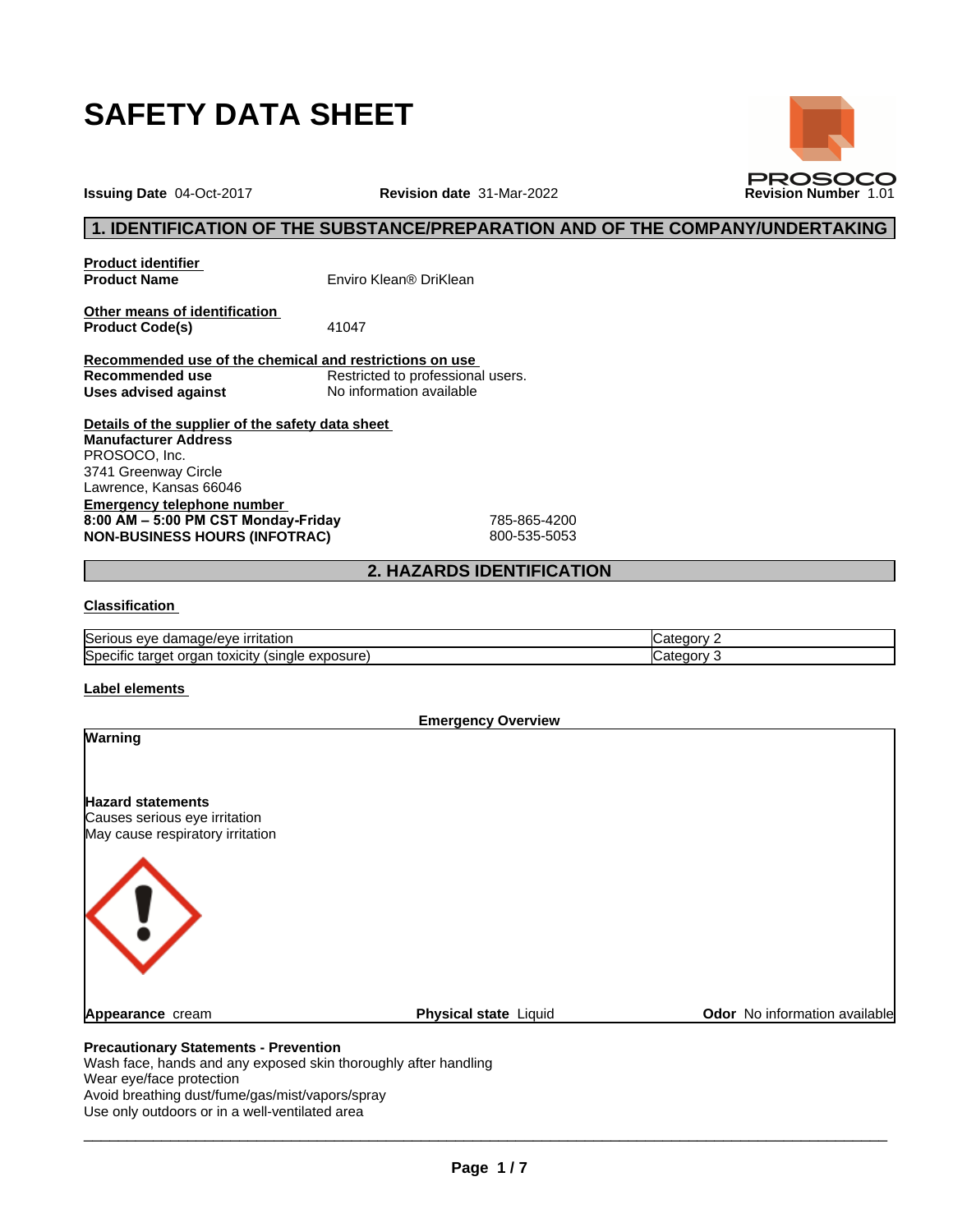#### **Precautionary Statements - Response**

IF IN EYES: Rinse cautiously with water for several minutes. Remove contact lenses, if present and easy to do. Continue rinsing If eye irritation persists: Get medical advice/attention IF INHALED: Remove victim to fresh air and keep at rest in a position comfortable for breathing

 $\_$  ,  $\_$  ,  $\_$  ,  $\_$  ,  $\_$  ,  $\_$  ,  $\_$  ,  $\_$  ,  $\_$  ,  $\_$  ,  $\_$  ,  $\_$  ,  $\_$  ,  $\_$  ,  $\_$  ,  $\_$  ,  $\_$  ,  $\_$  ,  $\_$  ,  $\_$  ,  $\_$  ,  $\_$  ,  $\_$  ,  $\_$  ,  $\_$  ,  $\_$  ,  $\_$  ,  $\_$  ,  $\_$  ,  $\_$  ,  $\_$  ,  $\_$  ,  $\_$  ,  $\_$  ,  $\_$  ,  $\_$  ,  $\_$  ,

Call a POISON CENTER or doctor/physician if you feel unwell

#### **Precautionary Statements - Storage**

Store in a well-ventilated place. Keep container tightly closed Store locked up

#### **Precautionary Statements - Disposal**

Dispose of contents/container to an approved waste disposal plant

# **Hazards not otherwise classified (HNOC)**

**Other information**

# **3. COMPOSITION/INFORMATION ON INGREDIENTS**

| <b>Chemical name</b>                     | CAS No.       | Weight-%  | <b>Trade Secret</b> |
|------------------------------------------|---------------|-----------|---------------------|
| Water                                    | 7732-18-5     | $40 - 70$ |                     |
| Polymer                                  | Proprietary   | $10 - 30$ |                     |
| Triethyleneglycol bis (2-ethylhexanoate) | $94 - 28 - 0$ | $5 - 10$  |                     |
| <b>Proprietary Polymer</b>               | Undisclosed   | - 5       |                     |
| Synthetic Amorphous Silica               | 112926-00-8   | - 5       |                     |

\* The exact percentage (concentration) ofcomposition has been withheld as a trade secret.

# **4. FIRST AID MEASURES**

## **Description of first aid measures**

|                                                             | Indication of any immediate medical attention and special treatment needed                                              |  |  |
|-------------------------------------------------------------|-------------------------------------------------------------------------------------------------------------------------|--|--|
| Symptoms                                                    | Irritating to eyes. May cause respiratory irritation.                                                                   |  |  |
| Most important symptoms and effects, both acute and delayed |                                                                                                                         |  |  |
| Ingestion                                                   | Clean mouth with water and drink afterwards plenty of water. Call a physician.                                          |  |  |
| <b>Inhalation</b>                                           | Remove to fresh air.                                                                                                    |  |  |
| Skin Contact                                                | Wash off immediately with plenty of water. If skin irritation persists, call a physician.                               |  |  |
| Eye contact                                                 | Rinse thoroughly with plenty of water for at least 15 minutes, lifting lower and upper eyelids.<br>Consult a physician. |  |  |
|                                                             |                                                                                                                         |  |  |

# **5. FIRE-FIGHTING MEASURES**

## **Suitable Extinguishing Media**

Use extinguishing measures that are appropriate to local circumstances and the surrounding environment.

**Unsuitable Extinguishing Media** Caution: Use of water spray when fighting fire may be inefficient.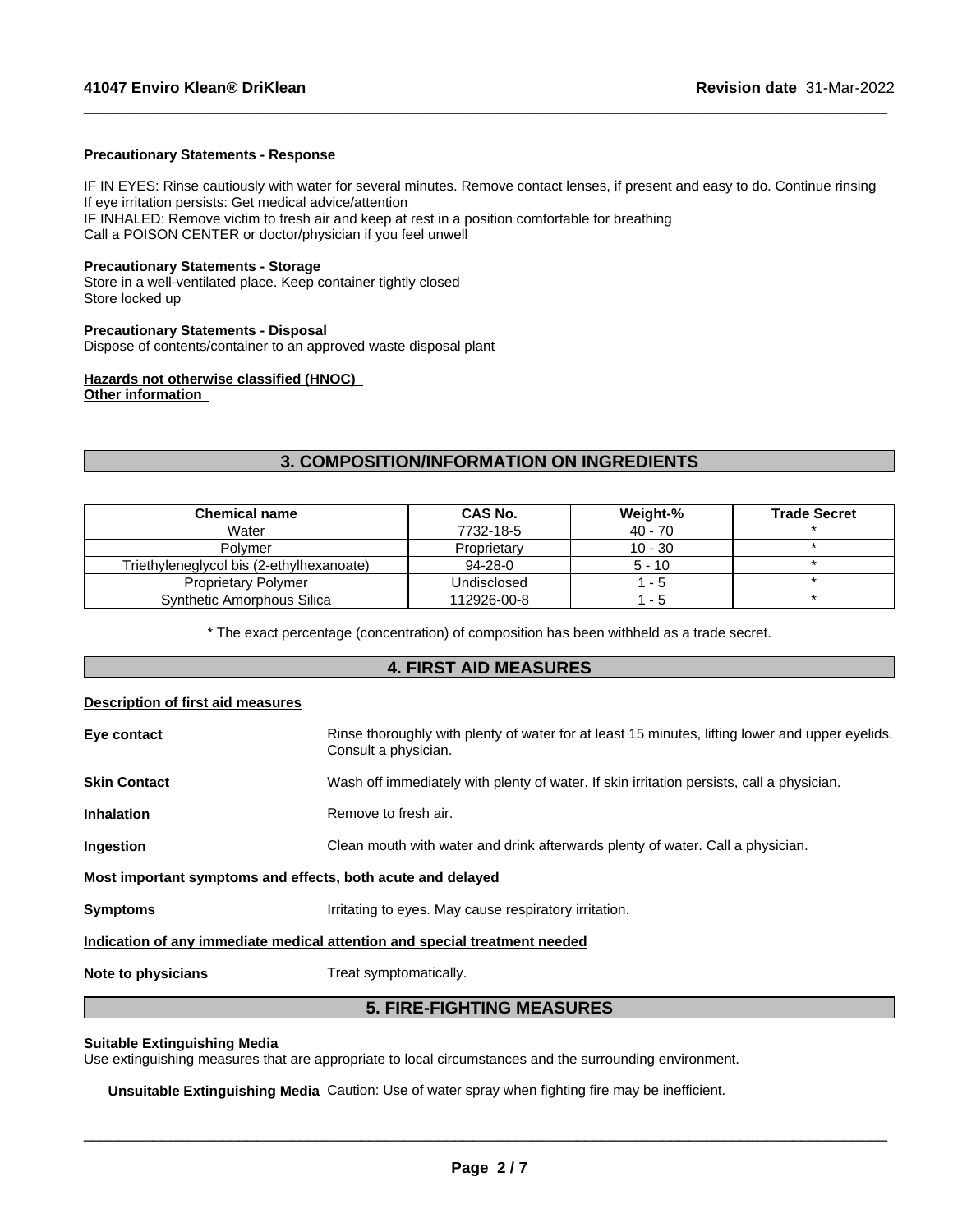#### **Specific hazards arising from the chemical**

No information available.

## **Protective equipment and precautions for firefighters**

As in any fire, wear self-contained breathing apparatus pressure-demand, MSHA/NIOSH (approved or equivalent) and full protective gear.

 $\_$  ,  $\_$  ,  $\_$  ,  $\_$  ,  $\_$  ,  $\_$  ,  $\_$  ,  $\_$  ,  $\_$  ,  $\_$  ,  $\_$  ,  $\_$  ,  $\_$  ,  $\_$  ,  $\_$  ,  $\_$  ,  $\_$  ,  $\_$  ,  $\_$  ,  $\_$  ,  $\_$  ,  $\_$  ,  $\_$  ,  $\_$  ,  $\_$  ,  $\_$  ,  $\_$  ,  $\_$  ,  $\_$  ,  $\_$  ,  $\_$  ,  $\_$  ,  $\_$  ,  $\_$  ,  $\_$  ,  $\_$  ,  $\_$  ,

|                                                              | <b>6. ACCIDENTAL RELEASE MEASURES</b>                                                                                                                    |  |  |
|--------------------------------------------------------------|----------------------------------------------------------------------------------------------------------------------------------------------------------|--|--|
|                                                              | <b>Personal precautions, protective equipment and emergency procedures</b>                                                                               |  |  |
| <b>Personal precautions</b>                                  | Use personal protective equipment as required. Avoid contact with eyes and skin. Avoid<br>breathing vapors or mists.                                     |  |  |
| <b>Environmental precautions</b>                             |                                                                                                                                                          |  |  |
| <b>Environmental precautions</b>                             | See Section 12 for additional ecological information. Do not flush into surface water or<br>sanitary sewer system. Prevent product from entering drains. |  |  |
| Methods and material for containment and cleaning up         |                                                                                                                                                          |  |  |
| <b>Methods for containment</b>                               | Prevent further leakage or spillage if safe to do so. Dike far ahead of liquid spill for later<br>disposal.                                              |  |  |
| Methods for cleaning up                                      | Soak up with inert absorbent material. Pick up and transfer to properly labeled containers.<br>Clean contaminated surface thoroughly.                    |  |  |
|                                                              | 7. HANDLING AND STORAGE                                                                                                                                  |  |  |
| <b>Precautions for safe handling</b>                         |                                                                                                                                                          |  |  |
| Advice on safe handling                                      | Handle in accordance with good industrial hygiene and safety practice. Avoid contact with<br>skin, eyes or clothing.                                     |  |  |
| Conditions for safe storage, including any incompatibilities |                                                                                                                                                          |  |  |
| <b>Storage Conditions</b>                                    | Keep containers tightly closed in a dry, cool and well-ventilated place. Keep out of the reach<br>of children.                                           |  |  |
|                                                              |                                                                                                                                                          |  |  |

**Incompatible materials** Strong oxidizing agents. Strong acids.

# **8. EXPOSURE CONTROLS/PERSONAL PROTECTION**

#### **Control parameters**

#### **Exposure Guidelines** .

| ______________________________ |           |                                       |                   |
|--------------------------------|-----------|---------------------------------------|-------------------|
| Chemical name                  | ACGIH TLV | <b>OSHA PEL</b>                       | <b>NIOSH IDLH</b> |
| Synthetic Amorphous Silica     |           | (vacated) TWA: 6 $ma/m3$              |                   |
| 12926-00-8                     |           | TWA: 20 mppcf                         |                   |
|                                |           | $(80)/(% SiO2)$ mg/m <sup>3</sup> TWA |                   |

*NIOSH IDLH Immediately Dangerous to Life or Health*

**Other information** Vacated limits revoked by the Court of Appeals decision in AFL-CIO v.OSHA, 965 F.2d 962 (11th Cir., 1992).

#### **Appropriate engineering controls**

**Engineering Controls** None under normal use conditions.

**Individual protection measures, such as personal protective equipment**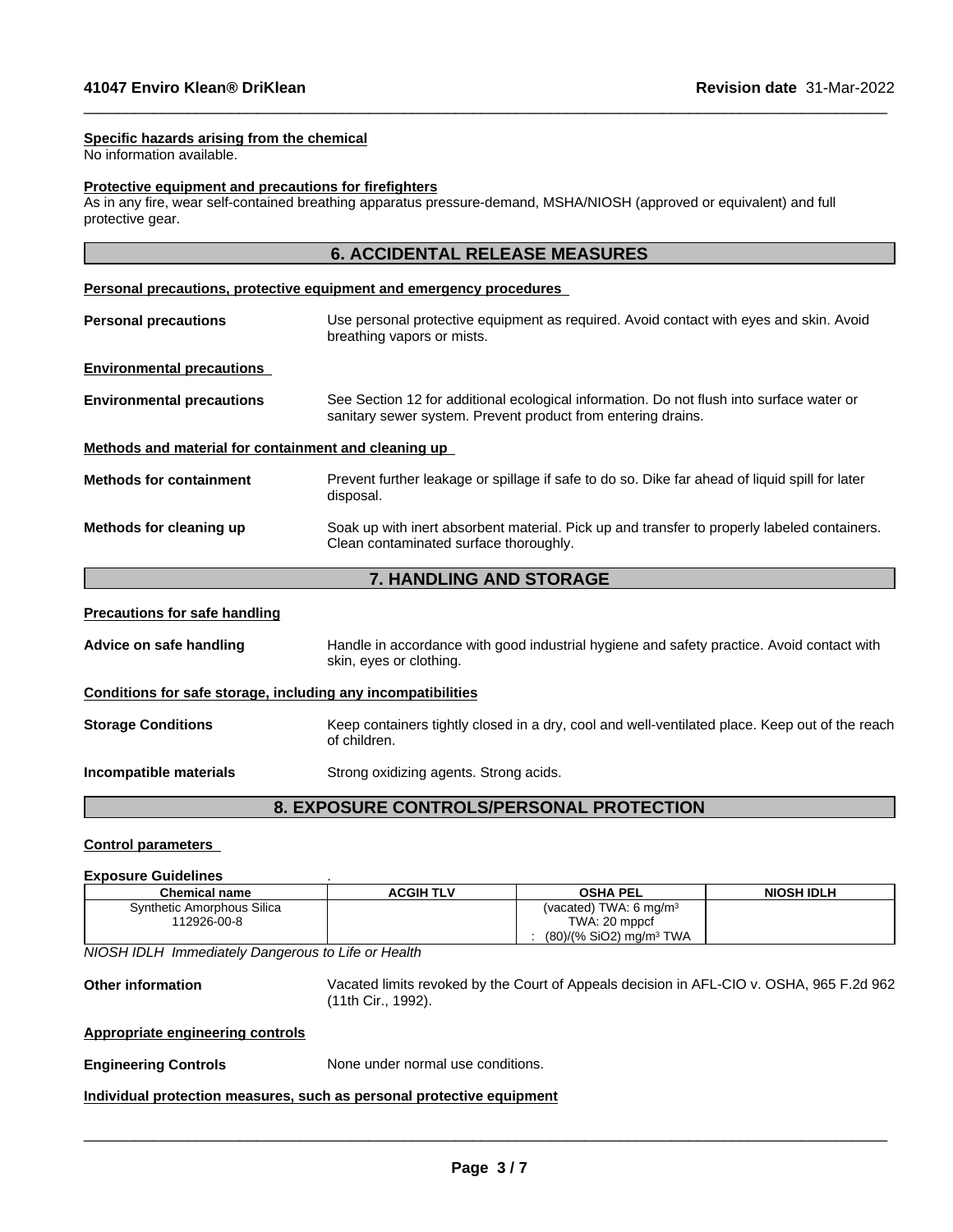| <b>Eye/face protection</b>            | Wear safety glasses with side shields (or goggles).                                                                                                                                                                                                                                                                              |
|---------------------------------------|----------------------------------------------------------------------------------------------------------------------------------------------------------------------------------------------------------------------------------------------------------------------------------------------------------------------------------|
| Skin and body protection              | Wear protective nitrile rubber gloves.                                                                                                                                                                                                                                                                                           |
| <b>Respiratory protection</b>         | If exposure limits are exceeded or irritation is experienced, NIOSH/MSHA approved<br>respiratory protection should be worn. Positive-pressure supplied air respirators may be<br>required for high airborne contaminant concentrations. Respiratory protection must be<br>provided in accordance with current local regulations. |
| <b>General Hygiene Considerations</b> | Handle in accordance with good industrial hygiene and safety practice.                                                                                                                                                                                                                                                           |
|                                       |                                                                                                                                                                                                                                                                                                                                  |

 $\_$  ,  $\_$  ,  $\_$  ,  $\_$  ,  $\_$  ,  $\_$  ,  $\_$  ,  $\_$  ,  $\_$  ,  $\_$  ,  $\_$  ,  $\_$  ,  $\_$  ,  $\_$  ,  $\_$  ,  $\_$  ,  $\_$  ,  $\_$  ,  $\_$  ,  $\_$  ,  $\_$  ,  $\_$  ,  $\_$  ,  $\_$  ,  $\_$  ,  $\_$  ,  $\_$  ,  $\_$  ,  $\_$  ,  $\_$  ,  $\_$  ,  $\_$  ,  $\_$  ,  $\_$  ,  $\_$  ,  $\_$  ,  $\_$  ,

# **9. PHYSICAL AND CHEMICAL PROPERTIES**

## **Information on basic physical and chemical properties**

| <b>Physical state</b>             | Liquid                      |                       |                          |
|-----------------------------------|-----------------------------|-----------------------|--------------------------|
| Appearance                        | cream                       | Odor                  | No information available |
| Color                             | Off-white                   | <b>Odor threshold</b> | No information available |
| <b>Property</b>                   | Values                      | Remarks • Method      |                          |
| рH                                |                             |                       |                          |
| Melting point / freezing point °F | 0 °C / 32 °F                |                       |                          |
| Boiling point / boiling range     | No information available    |                       |                          |
| <b>Flash point</b>                | $^{\circ}$ C / $^{\circ}$ F | Not Applicable        |                          |
| <b>Evaporation rate</b>           | No information available    |                       |                          |
| Flammability (solid, gas)         | No information available    |                       |                          |
| <b>Flammability Limit in Air</b>  |                             |                       |                          |
| <b>Upper flammability limit:</b>  | No information available    |                       |                          |
| Lower flammability limit:         | No information available    |                       |                          |
| Vapor pressure                    | No information available    |                       |                          |
| Vapor density                     | No information available    |                       |                          |
| <b>Specific gravity</b>           | 0.99                        |                       |                          |
| <b>Water solubility</b>           | Soluble in water            |                       |                          |
| Solubility in other solvents      | No information available    |                       |                          |
| <b>Partition coefficient</b>      | No information available    |                       |                          |
| <b>Autoignition temperature</b>   | No information available    |                       |                          |
| <b>Decomposition temperature</b>  | No information available    |                       |                          |
| <b>Kinematic viscosity</b>        | No information available    |                       |                          |
| <b>Dynamic viscosity</b>          | No information available    |                       |                          |

# **10. STABILITY AND REACTIVITY**

## **Reactivity**

No data available

#### **Chemical stability**

Stable under recommended storage conditions.

#### **Possibility of hazardous reactions**

None under normal processing.

#### **Conditions to avoid**

None known based on information supplied.

#### **Incompatible materials**

Strong oxidizing agents. Strong acids.

#### **Hazardous decomposition products**

None known based on information supplied.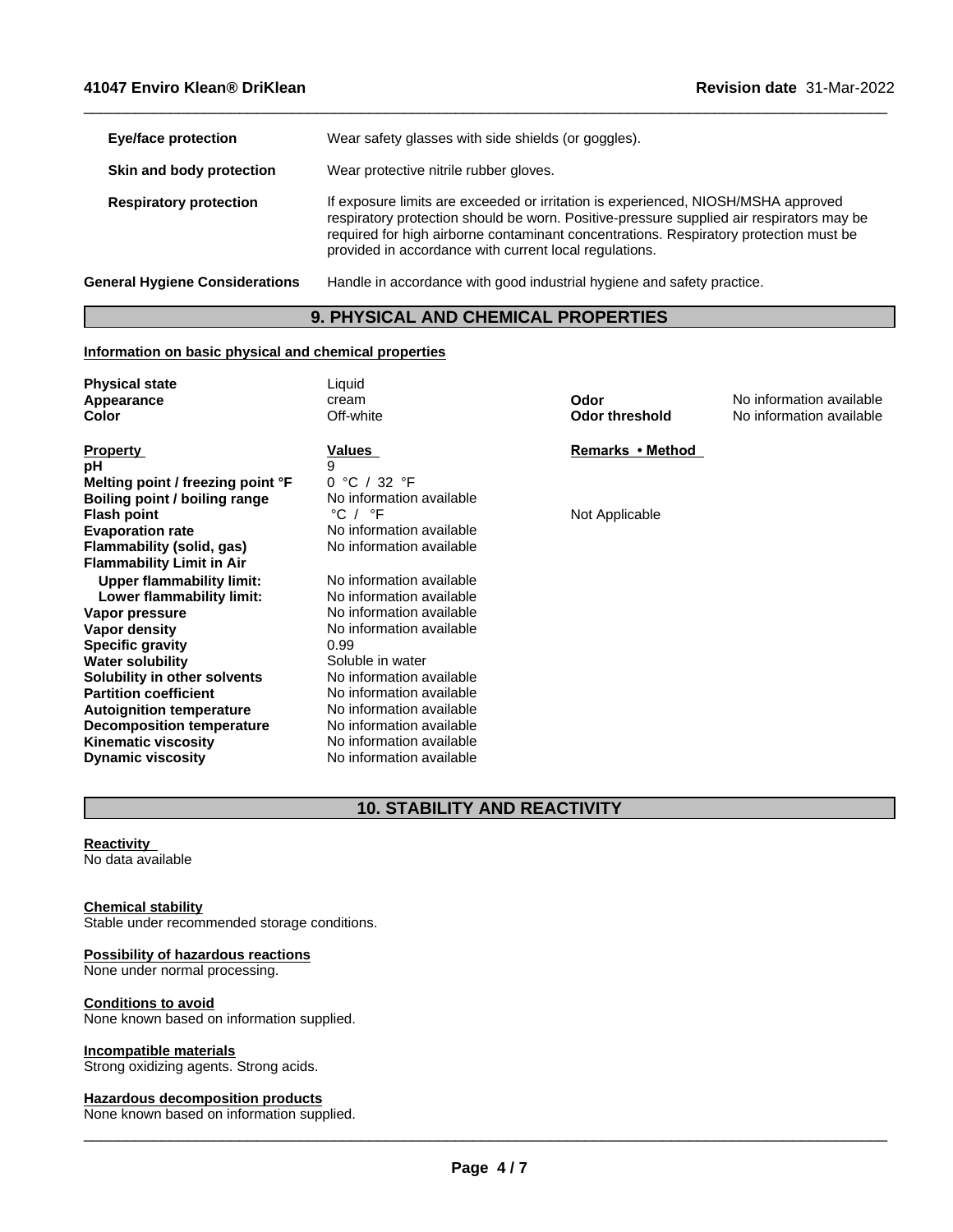# **11. TOXICOLOGICAL INFORMATION**

 $\_$  ,  $\_$  ,  $\_$  ,  $\_$  ,  $\_$  ,  $\_$  ,  $\_$  ,  $\_$  ,  $\_$  ,  $\_$  ,  $\_$  ,  $\_$  ,  $\_$  ,  $\_$  ,  $\_$  ,  $\_$  ,  $\_$  ,  $\_$  ,  $\_$  ,  $\_$  ,  $\_$  ,  $\_$  ,  $\_$  ,  $\_$  ,  $\_$  ,  $\_$  ,  $\_$  ,  $\_$  ,  $\_$  ,  $\_$  ,  $\_$  ,  $\_$  ,  $\_$  ,  $\_$  ,  $\_$  ,  $\_$  ,  $\_$  ,

#### **Information on likely routes of exposure**

| <b>Product Information</b> | No data available                                                           |
|----------------------------|-----------------------------------------------------------------------------|
| <b>Inhalation</b>          | Avoid breathing vapors or mists. May cause irritation of respiratory tract. |
| Eye contact                | Avoid contact with eyes. Causes eye irritation.                             |
| <b>Skin Contact</b>        | Avoid contact with skin.                                                    |
| Ingestion                  | Do not taste or swallow.                                                    |

#### **Component Information**

| <b>Chemical name</b>  | ∟D50/Oral          | <b>LD50/Dermal</b> | <b>Inhalation LC50</b> |
|-----------------------|--------------------|--------------------|------------------------|
| Water                 | $> 90$ mL/kg (Rat) |                    |                        |
| 7732-18-5             |                    |                    |                        |
| Triethyleneglycol bis | $=$ 31 g/kg (Rat)  |                    |                        |
| (2-ethylhexanoate)    |                    |                    |                        |
| $94 - 28 - 0$         |                    |                    |                        |

## **<u>Symptoms related to the physical, chemical and toxicological characteristics</u>**

**Symptoms** Causes serious eye irritation. May cause respiratory irritation.

## **Delayed and immediate effects as well as chronic effects from short and long-term exposure**

| <b>Sensitization</b>                                 | No information available.                                                                                        |                                                                                          |            |             |  |
|------------------------------------------------------|------------------------------------------------------------------------------------------------------------------|------------------------------------------------------------------------------------------|------------|-------------|--|
| Germ cell mutagenicity                               | No information available.                                                                                        |                                                                                          |            |             |  |
| Carcinogenicity                                      |                                                                                                                  | The table below indicates whether each agency has listed any ingredient as a carcinogen. |            |             |  |
| <b>Chemical name</b>                                 | <b>ACGIH</b>                                                                                                     | <b>IARC</b>                                                                              | <b>NTP</b> | <b>OSHA</b> |  |
| Synthetic Amorphous Silica<br>112926-00-8            |                                                                                                                  | Group 3                                                                                  |            |             |  |
|                                                      | IARC (International Agency for Research on Cancer)<br>Group 3 - Not Classifiable as to Carcinogenicity in Humans |                                                                                          |            |             |  |
| <b>Reproductive toxicity</b>                         | No information available.                                                                                        |                                                                                          |            |             |  |
| <b>STOT - single exposure</b>                        |                                                                                                                  | May cause respiratory irritation.                                                        |            |             |  |
| <b>STOT - repeated exposure</b>                      |                                                                                                                  | No information available.                                                                |            |             |  |
| <b>Aspiration hazard</b>                             |                                                                                                                  | No information available.                                                                |            |             |  |
| Numerical measures of toxicity - Product Information |                                                                                                                  |                                                                                          |            |             |  |
| Unknown acute toxicity                               |                                                                                                                  |                                                                                          |            |             |  |
|                                                      |                                                                                                                  | The following values are calculated based on chapter 3.1 of the GHS document.            |            |             |  |
| ATEmix (oral)                                        | 322564 mg/kg                                                                                                     |                                                                                          |            |             |  |
| <b>ATEmix (dermal)</b>                               | 146274 mg/kg mg/l                                                                                                |                                                                                          |            |             |  |
|                                                      |                                                                                                                  | <b>12. ECOLOGICAL INFORMATION</b>                                                        |            |             |  |

#### **Persistence and degradability** No information available.

**Bioaccumulation** No information available.

**Other adverse effects** No information available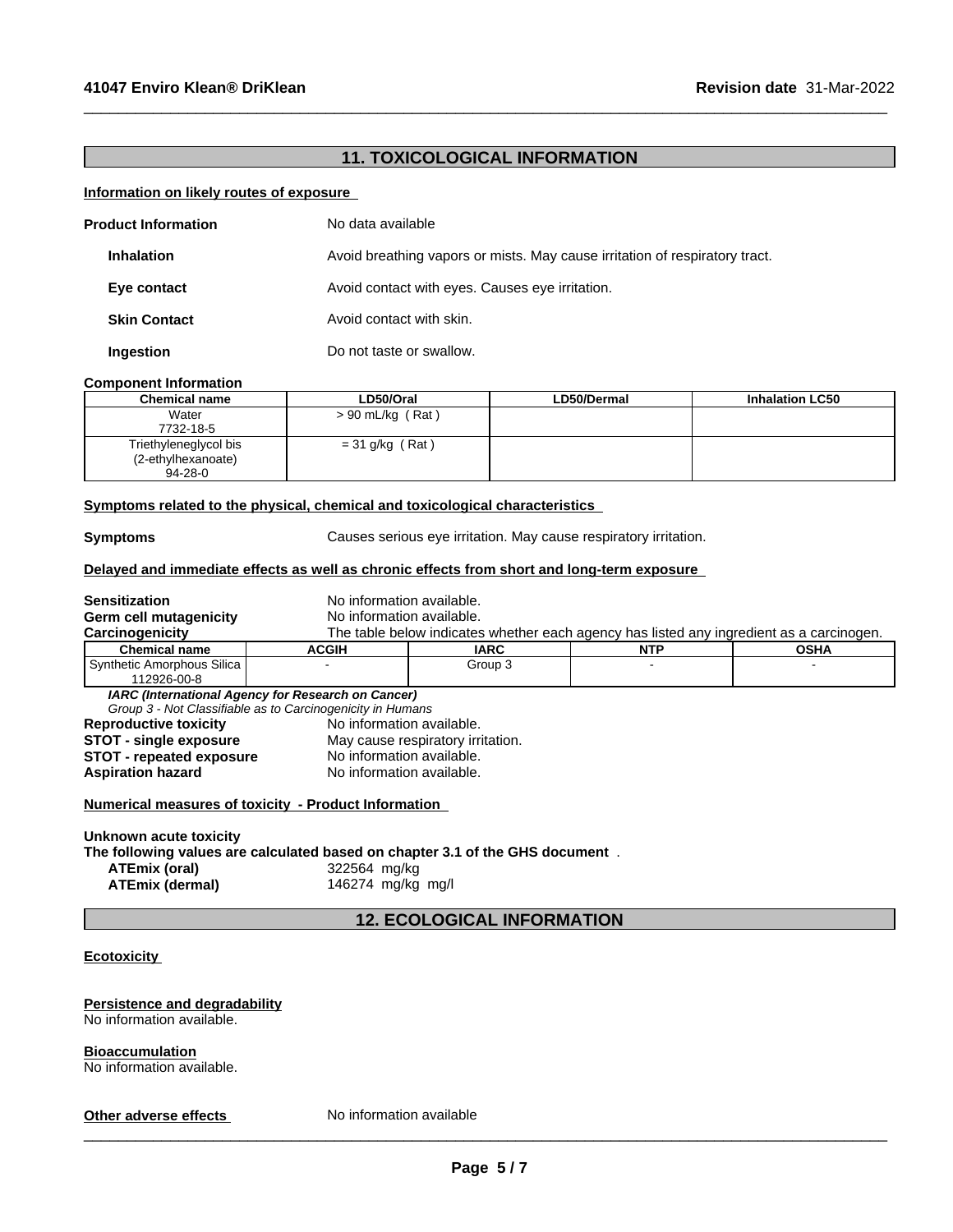# **13. DISPOSAL CONSIDERATIONS**

 $\_$  ,  $\_$  ,  $\_$  ,  $\_$  ,  $\_$  ,  $\_$  ,  $\_$  ,  $\_$  ,  $\_$  ,  $\_$  ,  $\_$  ,  $\_$  ,  $\_$  ,  $\_$  ,  $\_$  ,  $\_$  ,  $\_$  ,  $\_$  ,  $\_$  ,  $\_$  ,  $\_$  ,  $\_$  ,  $\_$  ,  $\_$  ,  $\_$  ,  $\_$  ,  $\_$  ,  $\_$  ,  $\_$  ,  $\_$  ,  $\_$  ,  $\_$  ,  $\_$  ,  $\_$  ,  $\_$  ,  $\_$  ,  $\_$  ,

#### **Waste treatment methods**

| Disposal of wastes            | Disposal should be in accordance with applicable regional, national and local laws and<br>regulations. |
|-------------------------------|--------------------------------------------------------------------------------------------------------|
| <b>Contaminated packaging</b> | Do not reuse container.                                                                                |

## **14. TRANSPORT INFORMATION**

**DOT** Not Regulated for all modes of transportation.

# **15. REGULATORY INFORMATION**

**International Inventories TSCA** Complies<br> **DSL/NDSL** Complies

**Complies** 

 **Legend:** 

 *TSCA - United States Toxic Substances Control Act Section 8(b) Inventory DSL/NDSL - Canadian Domestic Substances List/Non-Domestic Substances List*

#### **US Federal Regulations**

## **SARA 313**

Section 313 of Title III of the Superfund Amendments and Reauthorization Act of 1986 (SARA). This product does not contain any chemicals which are subject to the reporting requirements of the Act and Title 40 of the Code of Federal Regulations, Part 372

| SARA 311/312 Hazard Categories |  |
|--------------------------------|--|
| Acute health hazard            |  |

| Acute health hazard               | Yes |  |
|-----------------------------------|-----|--|
| Chronic Health Hazard             | No. |  |
| Fire hazard                       | N٥  |  |
| Sudden release of pressure hazard | No. |  |
| Reactive Hazard                   | N٥  |  |

#### **CWA** (Clean Water Act)

This product does not contain any substances regulated as pollutants pursuant to the Clean Water Act (40 CFR 122.21 and 40 CFR 122.42)

#### **CERCLA**

This material, as supplied, does not contain any substances regulated as hazardous substances under the Comprehensive Environmental Response Compensation and Liability Act (CERCLA) (40 CFR 302) or the Superfund Amendments and Reauthorization Act (SARA) (40 CFR 355). There may be specific reporting requirements at the local, regional, or state level pertaining to releases of this material

## **US State Regulations**

#### **California Proposition 65**